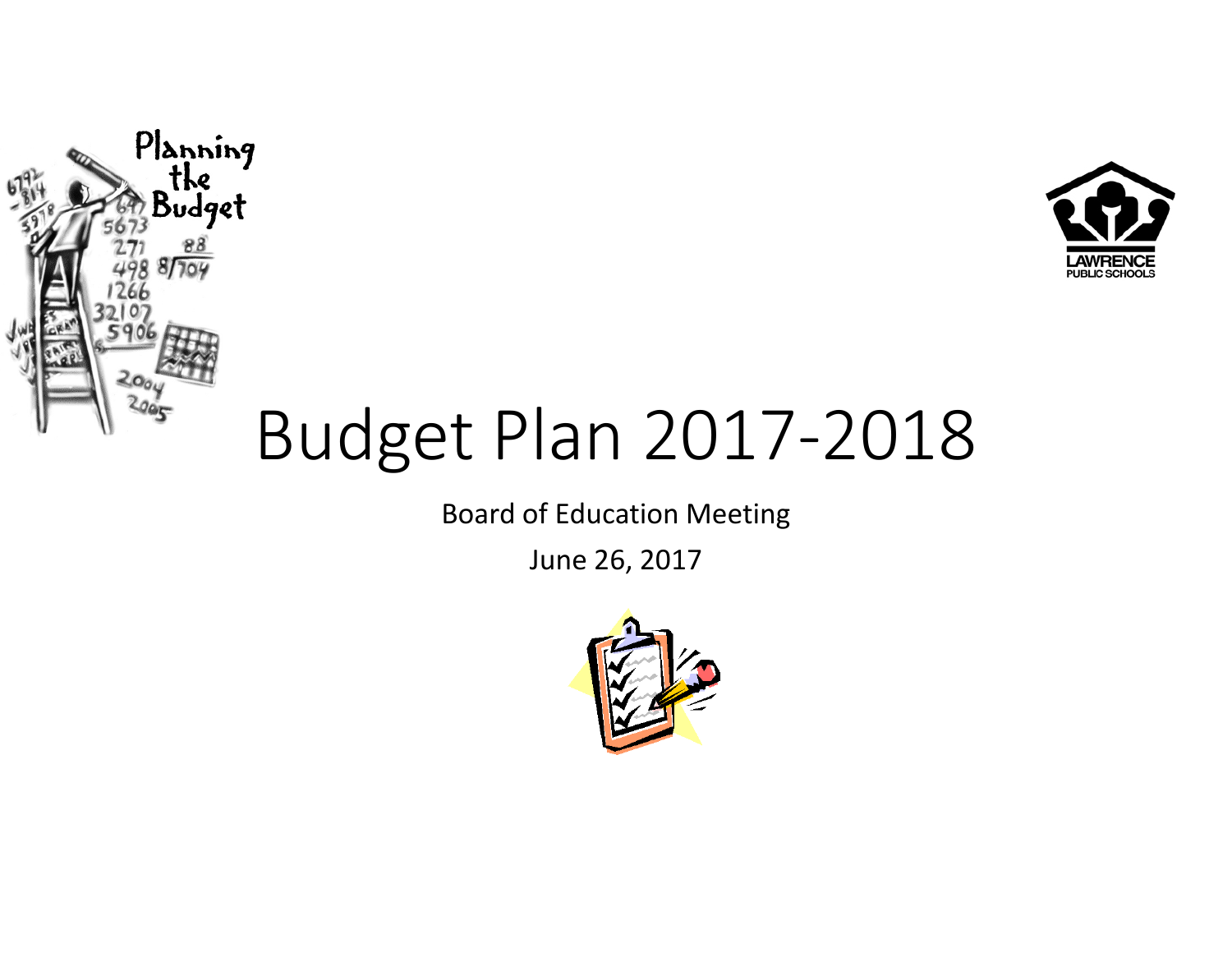## Calendar of Board Action

June 26, 2017 Board Meeting - Presentation of Budget Plan for 2017-2018

July 1, 2017 SB19 School Finance Plan will be allowed to become law by the courts while they review the plan - no school shut down

- July 3, 2017 Board Action on Budget Plan for 2017-2018
- July 17, 2017 KSDE Budget Workshop share examples only of what proposed state budget forms will be under SB19 – State Budget Form will NOT be released until there is a court decision, per KSDE
- July 18, 2017 Kansas Supreme Court begins hearing on School Finance Plan
- July 24, 2017 Board Meeting Budget Publication this will be delayed until court decision and State Budget Forms are available from KSDE– special meeting may be required
- By End of July Hope to have a decision by the Court
- August 14, 2017 Board Meeting -- Budget Hearing this will be delayed until court decision and State Budget Forms are available from KSDE – special meeting may be required
- August 25, 2017 Statute date for Budget Certification with the County

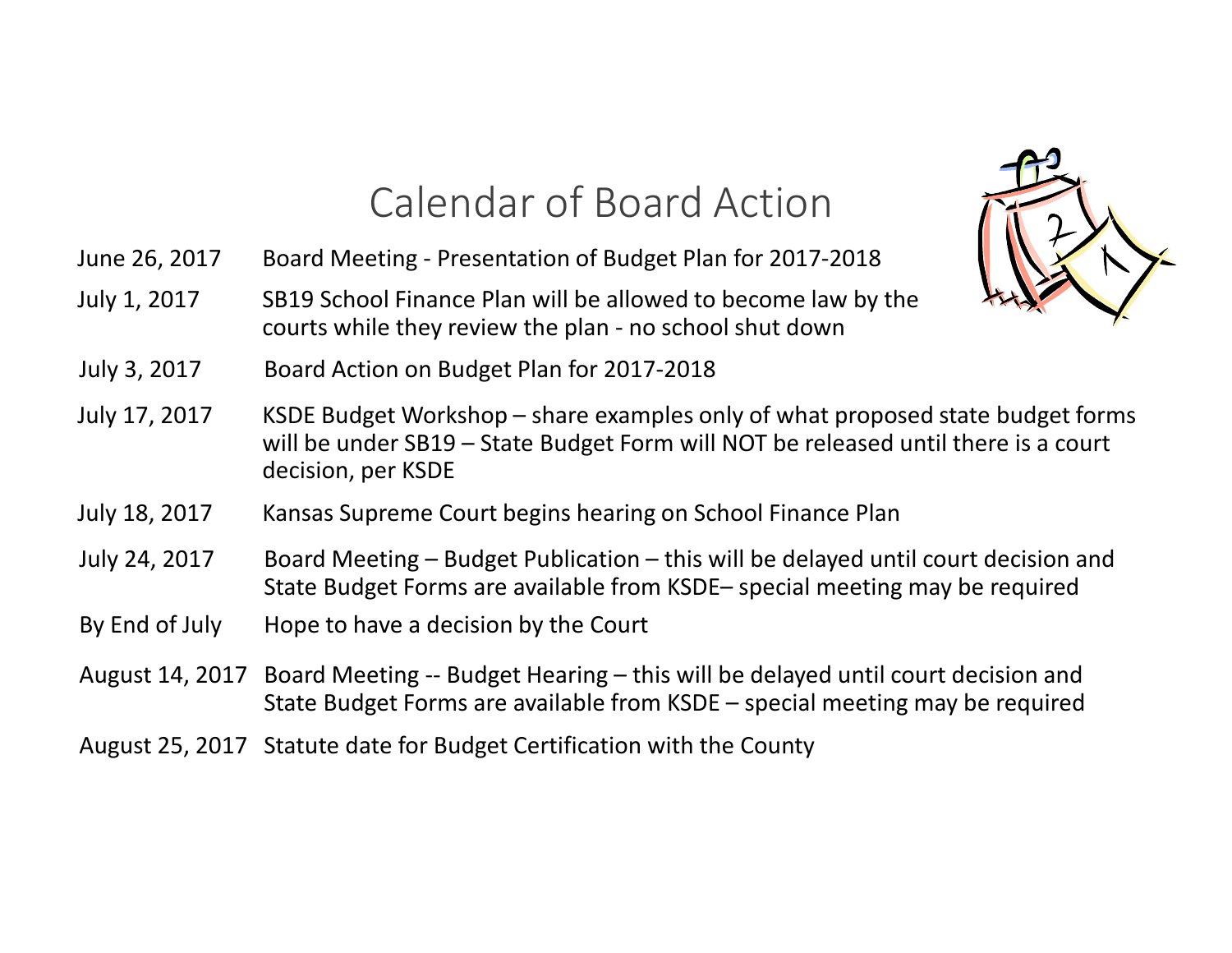### **Board Goal IV – Expand communication and community connections through increased engagement**

### **#1 Engagement:**

"Continue to engage the community in school district priorities including: School boundary changes, 2013 Bond Issue Progress, master facilities planning for a new 2017 Bond initiative, *and school finance and budget challenges*."

*In the fall the, Governor asked for input on what a new school finance framework should look like. Input was requested from the community and staff as to what they would like to see in a new School Finance Plan.Administration incorporated the input received, into a document, Lawrence USD 497 Input on School Finance Formula Framework, which the board approved on November 28, 2017 and was to the Governor, Kansas Legislature and Kansas Association of School Boards on November 30, 2016. Senate Bill 19 and Senate Bill 30 both include a large number of the items Lawrence had hoped to see be built into the School Finance Plan.*

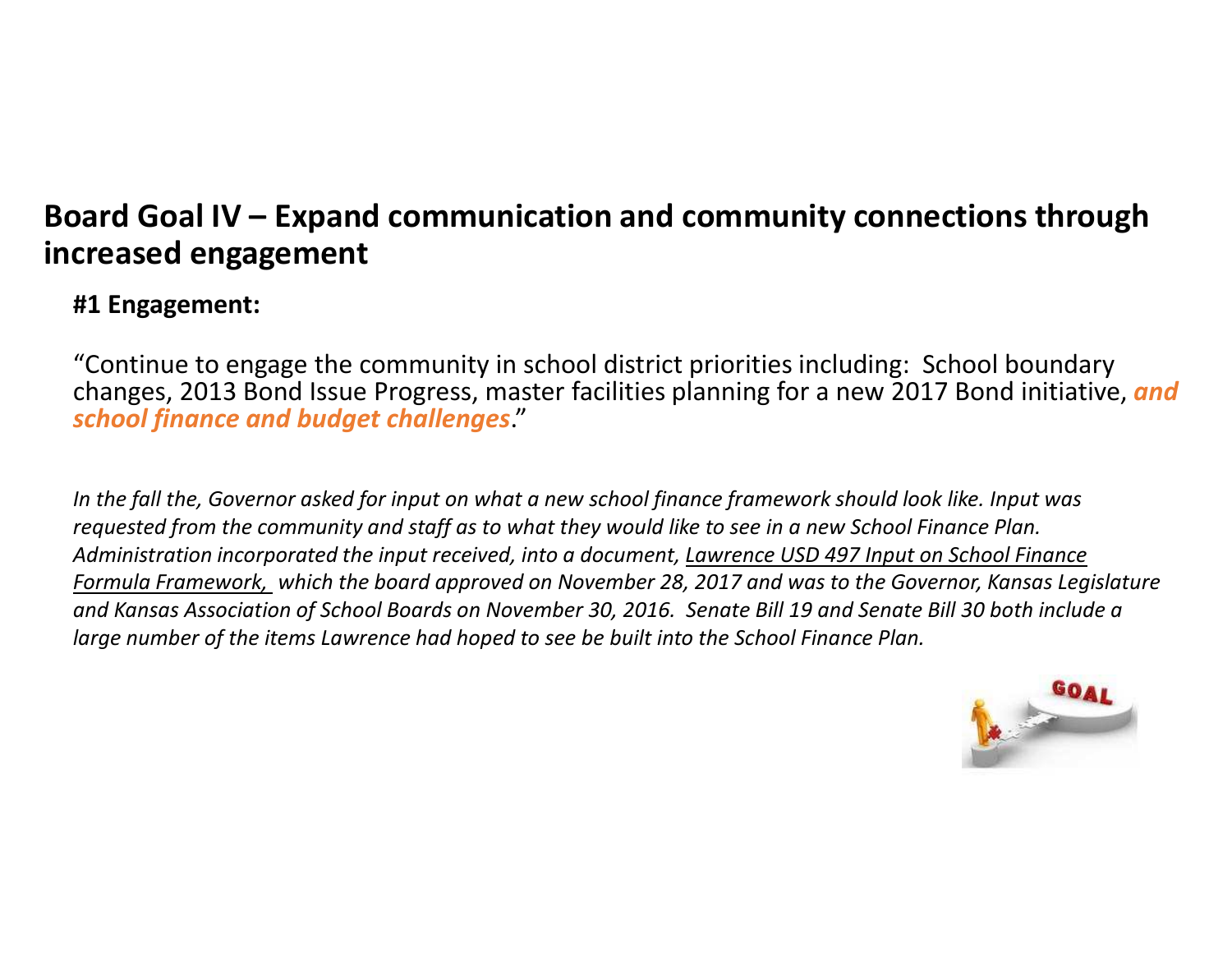#### **Board Goal III: "Create a personalized professional learning plan to support students and staff."** GOAL

 **Equity #1:** Continue to expand Beyond Diversity training for all certified and classified staff**Equity #2**: Culturally Relevant Teaching CRT, PD opportunities for classroom application **Professional Learning #1:** Develop and support teacher learning and implementation of pedagogy to strengthen personalized learning in blended environments

 **Professional Learning #2** Continue focus on training teachers to effectively integrate technology and digital learning.

### **Board Goal V** -**Allocate capital and human resources to deliver quality educational programs and services in adaptable, high-performance facilities**

**Resource Allocation #1:** Create a plan to eliminate deficit spending and balance the budget

<u>Resource Allocation #3:</u> Create a plan to take steps toward addressing the salary and wage study

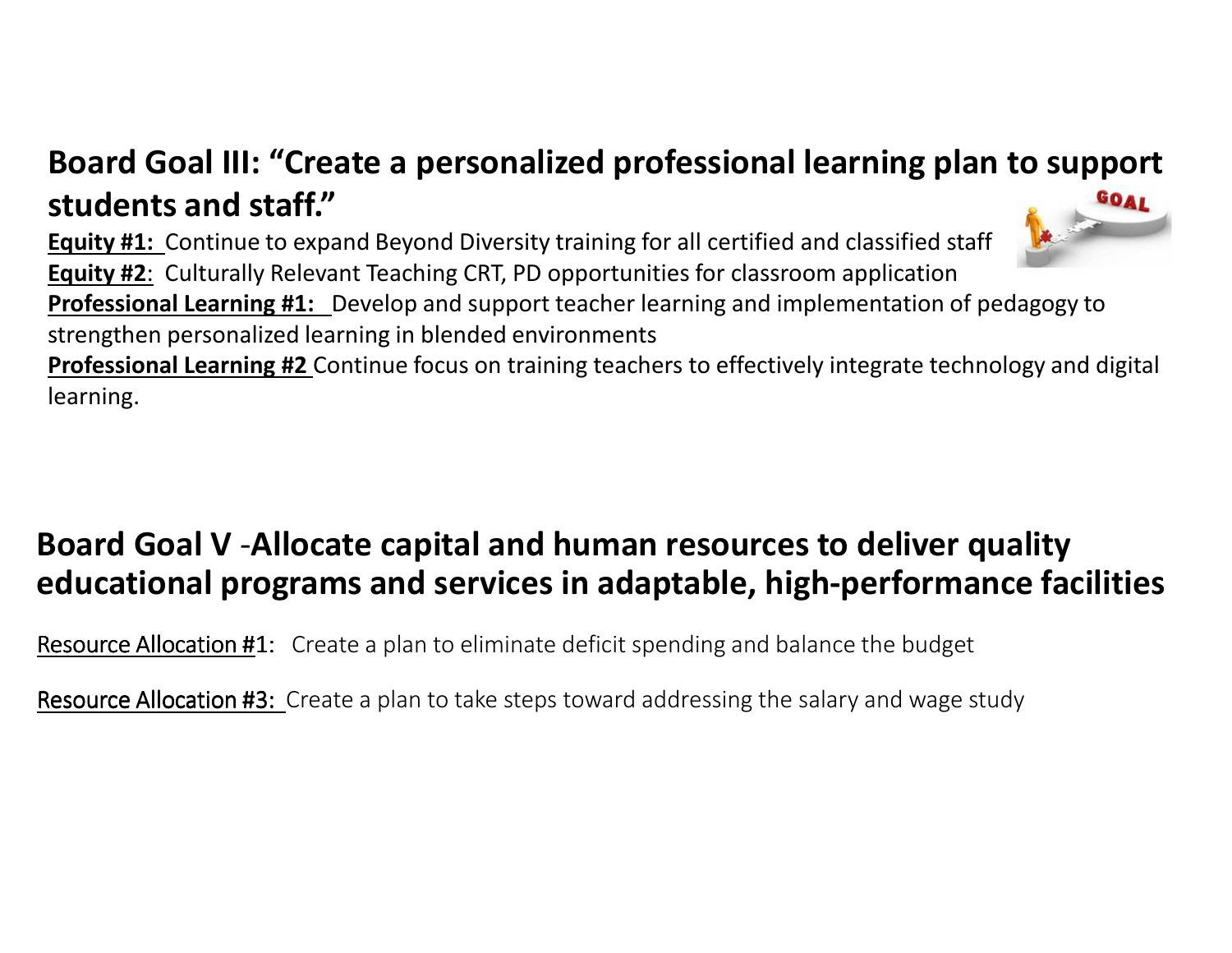# Estimated New Funding - Per KSDE Computer Runs

| *General Fund                  | 4,063,627 |
|--------------------------------|-----------|
| <b>Local Foundation Budget</b> | 1,386,284 |
| *Special Education             | 714,767   |
| Total Estimate per KSDE (a)    | 6,164,678 |



\* Portions of this increase in funding will have restricted use based on the weighting definition, such as At-Risk, Bilingual, Special Education, etc. and within State Approved guidelines for those funds.

(a) Until the State Department of Education provides guidance in the State budget forms and related formulas and interpretations of law for restricted funds, this information is subject to change. In addition to any ruling by the Kansas Supreme Court.

Also remember that Lawrence is deficit spending, as noted in previous board presentations. A portion of this new revenue will need to go towards reducing the budget deficit that exists, with a plan to eliminate entirely over the next few years.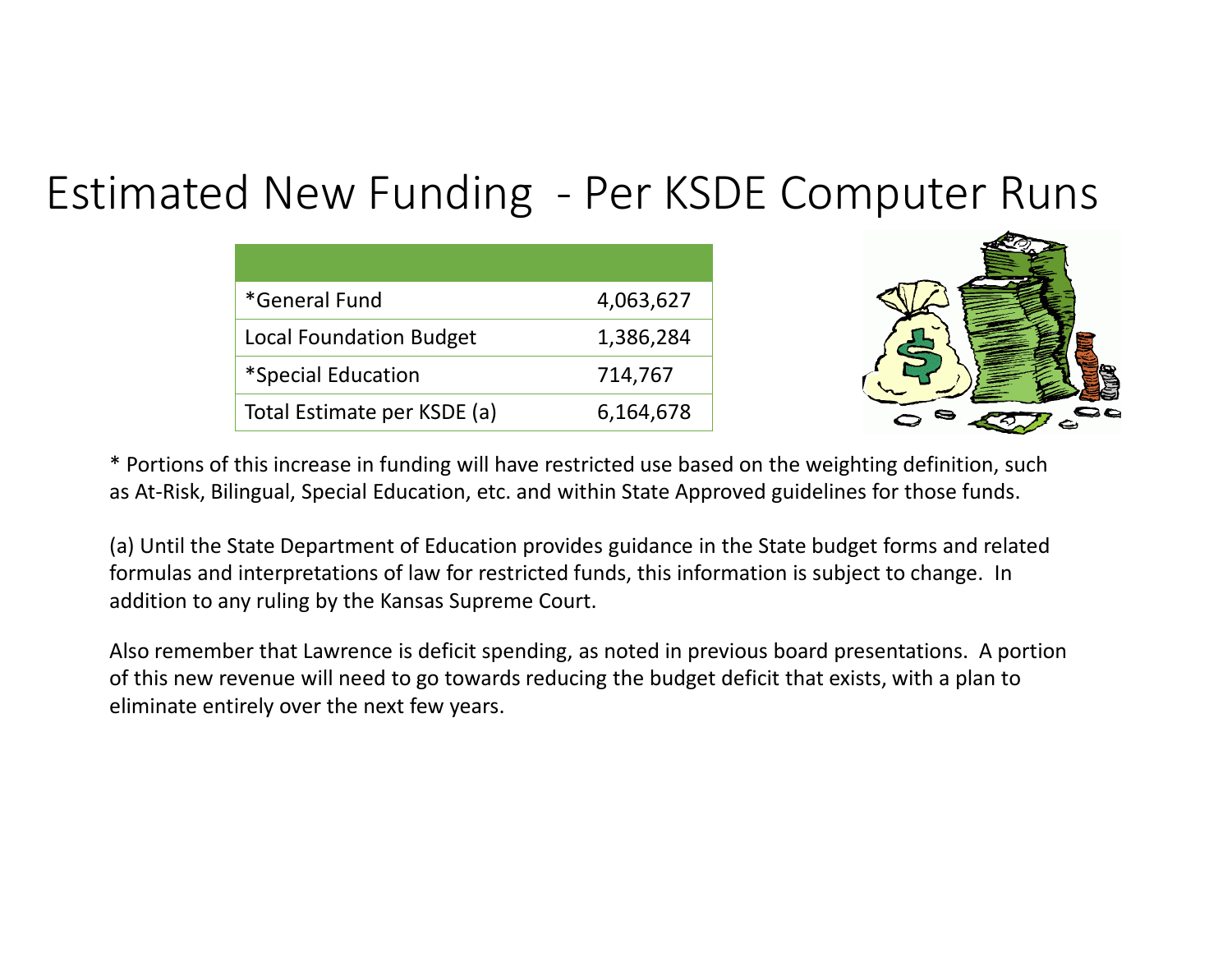# Cash ReservesOffset deficit spending during Block Grant

| <b>Summary of Operating Budget Cash Reserves Balance Changes</b> |            |             |              |                |  |
|------------------------------------------------------------------|------------|-------------|--------------|----------------|--|
|                                                                  |            |             |              | Projected      |  |
| <b>Fund Description</b>                                          | 7/1/2014   | 7/1/2015    | 7/1/2016     | 7/1/2017       |  |
| <b>Bilingual Education</b>                                       | 60,753     |             |              |                |  |
| <b>Vocational Education</b>                                      | 402,102    |             |              |                |  |
| K-12 At Risk Education                                           | 2,984,551  |             |              |                |  |
| <b>Virtual Education</b>                                         | 1,002,712  |             |              |                |  |
| <b>Professional Development</b>                                  | 250,051    |             |              |                |  |
| <b>Special Education</b>                                         | 8,904,131  | 7,076,356   | 6,284,530    | 6,000,000      |  |
| 4 Year At Risk Education                                         | 578,643    | 353,066     | 246,522      | 200,000        |  |
| <b>Contingency Reserve</b>                                       | 6,144,657  | 6,469,217   | 5,408,306    | 2,658,306      |  |
| <b>Summer School</b>                                             | 178,326    | 197,549     | 74,516       | 74,500         |  |
| Special Reserve                                                  | 8,954,619  | 8,433,557   | 6,706,195    | 5,972,925      |  |
|                                                                  | 29,460,545 | 22,529,745  | 18,720,069   | 14,905,731     |  |
| <b>Decrease in Cash Balances</b>                                 |            | (6,930,800) | (3,809,676)  | (3,814,338)    |  |
| <b>Cummulative past two fiscal years</b>                         |            |             | (10,740,476) | (14, 554, 814) |  |



NOTE: Relying on aproximately 1.5 million (aproximately 1.0% of Operating budgets) to be covered by underspending or reimbursements to budget to cover the remaining defict spending up to \$5,250,000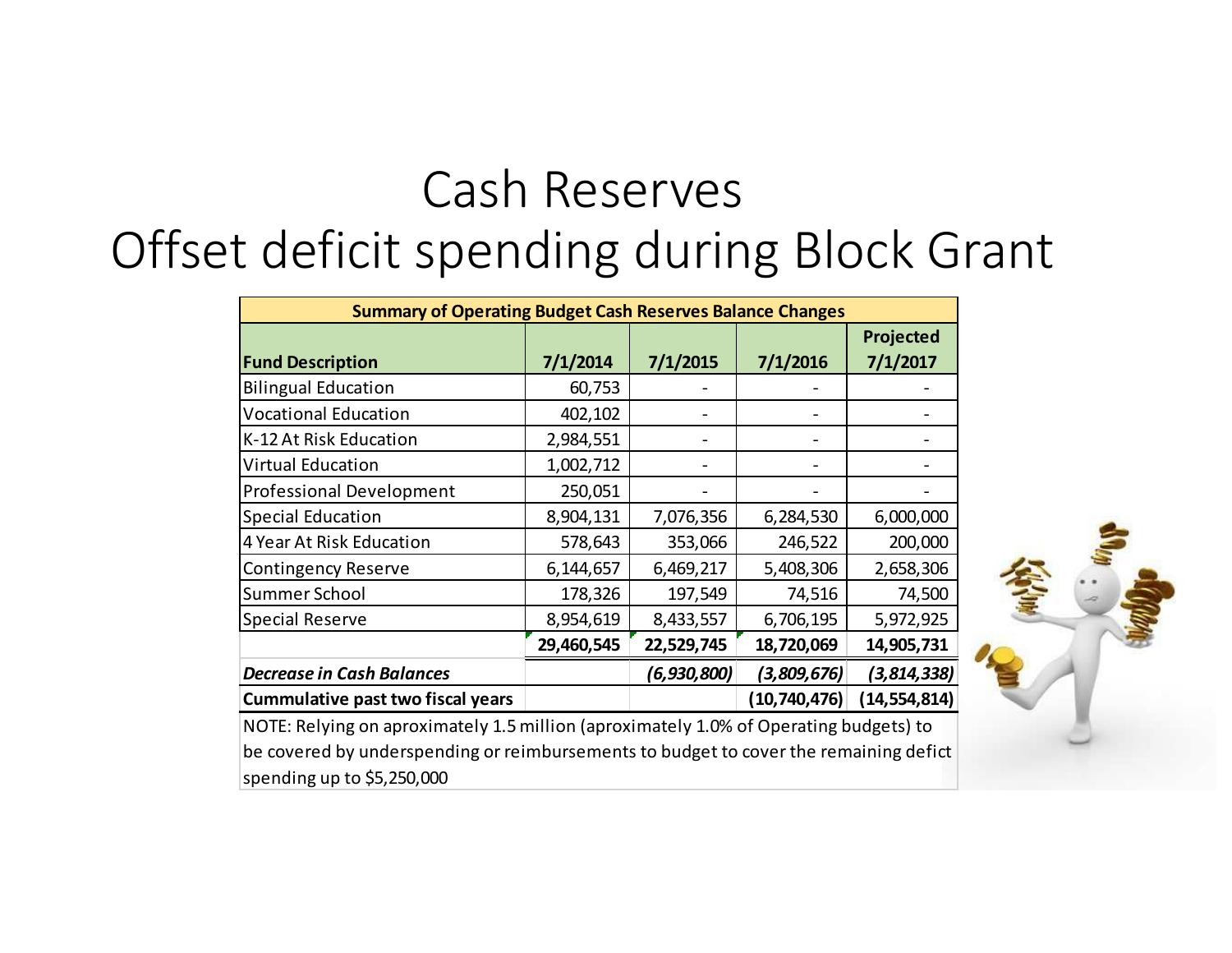

Cash Reserves are one time funds. There is a need to build into the budget on-going expenditures to reduce deficit spending.

| <b>Description -Reduce Deficit Spending Areas</b>                                                                    | <b>FTE</b> | <b>Addition</b> | <b>Reduction</b> | <b>Comments</b>                                                                                   |
|----------------------------------------------------------------------------------------------------------------------|------------|-----------------|------------------|---------------------------------------------------------------------------------------------------|
| *Budget for PD Equity Training                                                                                       |            | 50,000          |                  | Occurring without budget                                                                          |
| *Budget for PD Technology Integration                                                                                |            | 75,000          |                  | Meeting needs of 1:1 initiative                                                                   |
| Budget for rate and usage increase for Internet services and<br><b>Utilities</b>                                     |            | 400,000         |                  |                                                                                                   |
| Budget compensation package increases and other on-going<br>expenditures spent from cash balances during block grant |            | 4,725,000       |                  | This amount will change when<br>negotiations settle or other items<br>in budget plan are adjusted |
| <b>Subtotal/Deficit Spending Areas</b>                                                                               |            | 5,250,00        |                  |                                                                                                   |

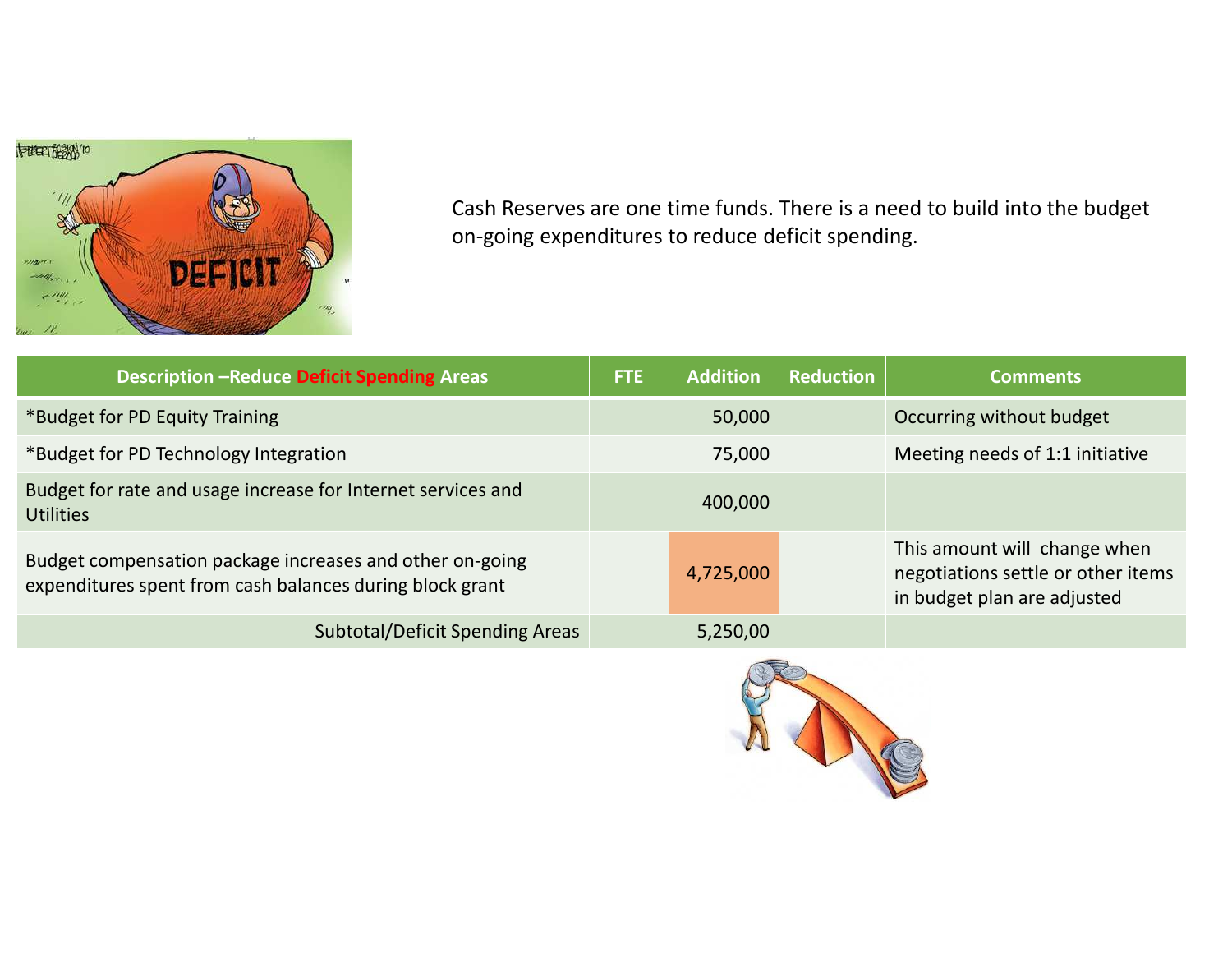



| <b>Description of Employee Compensation</b>   | FTE | <b>Addition</b> | <b>Reduction</b> | <b>Comments</b>                  |
|-----------------------------------------------|-----|-----------------|------------------|----------------------------------|
| <b>Compensation Package Certified</b>         |     |                 |                  | <b>Negotiations Pending</b>      |
| <b>Compensation Package Classified</b>        |     |                 |                  |                                  |
| <b>Compensation Package Administration</b>    |     |                 |                  |                                  |
| <b>Classified Market Study Implementation</b> |     | 248,000         |                  |                                  |
| <b>Health Fringe Benefits All Staff</b>       |     | 422,346         |                  | 4.3% Increase in Benefit Premium |
| Subtotal/Employee Compensation                |     | 670,346         |                  |                                  |
| <b>Cumulative Total</b>                       |     | 5,920,346       |                  |                                  |

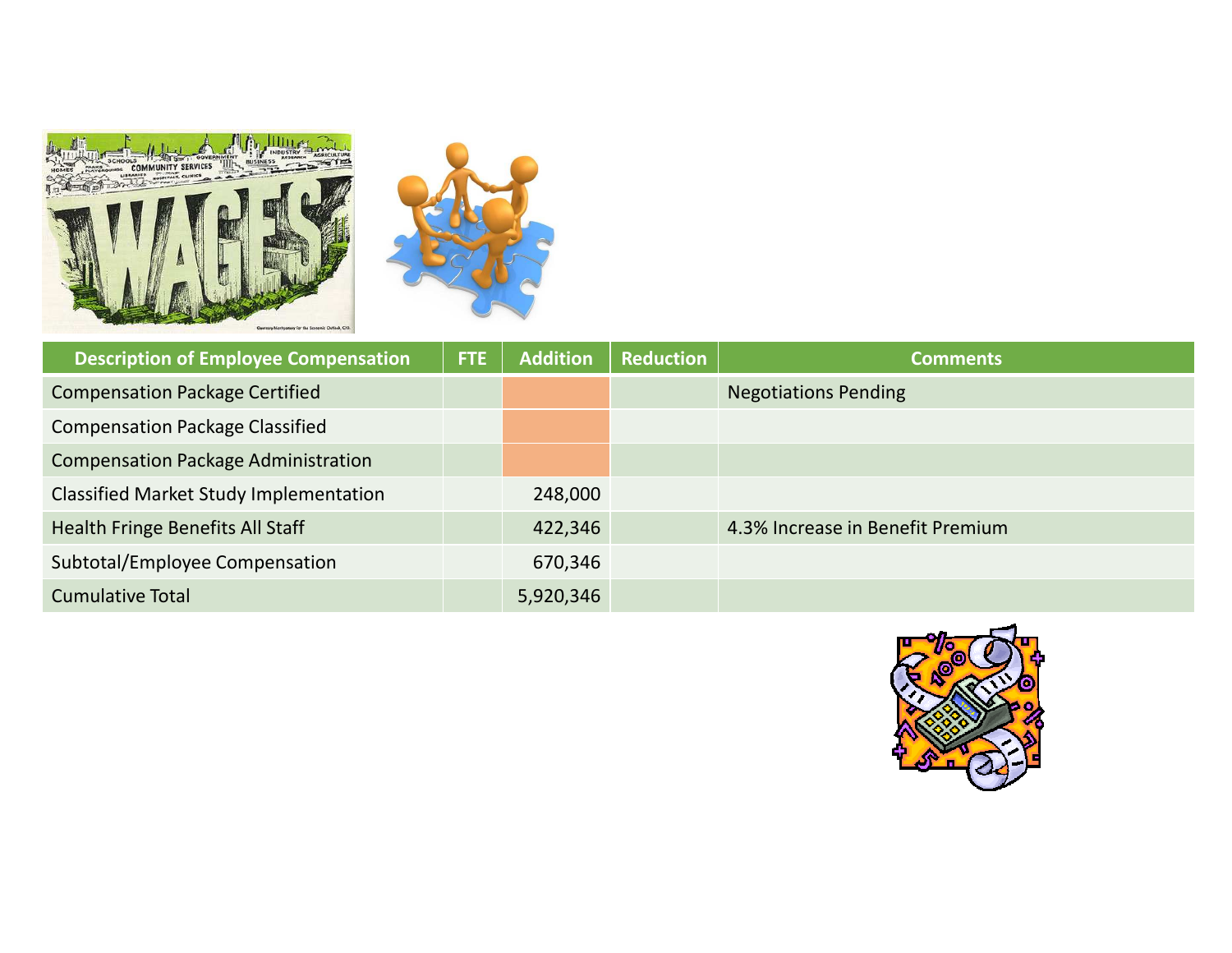



| <b>Description of Staffing FTE Changes</b>           | <b>FTE</b> | <b>Addition</b> | <b>Reduction</b> | <b>Comments</b>                                                |
|------------------------------------------------------|------------|-----------------|------------------|----------------------------------------------------------------|
| <b>Elementary Contingency FTE</b>                    | 2.00       | 116,814         |                  | Reinstate from 8 back to 10                                    |
| <b>Secondary Contingency FTE</b>                     | 2.00       | 116,814         |                  | Reinstate from 3 back to 5                                     |
| <b>Elementary Teacher FTE</b>                        | (2.00)     |                 | 116,814          | Due to Enrollment                                              |
| Middle School Teacher FTE                            | (8.55)     |                 | 499,380          | Due to Enrollment and Ratio                                    |
| <b>High School Teacher FTE</b>                       | (3.20)     |                 | 186,902          | Due to Enrollment and Ratio                                    |
| <b>ESL FTE</b>                                       | (0.20)     |                 | 11,681           | Due to Enrollment                                              |
| Administrative Reorganization - Net                  |            |                 | 30,389           | 5/17/2017 Board Reviewed as a<br>part of personnel discussions |
| Farm 2 School Garden Programs                        |            | 58,000          |                  | 4/24/2017 Board Report<br><b>Wellness and Gardens</b>          |
| Human Resources Temporary Support Archiving/Scanning |            | 10,000          |                  | <b>Digitizing HR Records</b>                                   |
| <b>Subtotal of Staffing FTE Changes</b>              |            | 301,628         | 845,167          |                                                                |
| <b>Cumulative Total</b>                              |            | 6,221,974       | 845,167          |                                                                |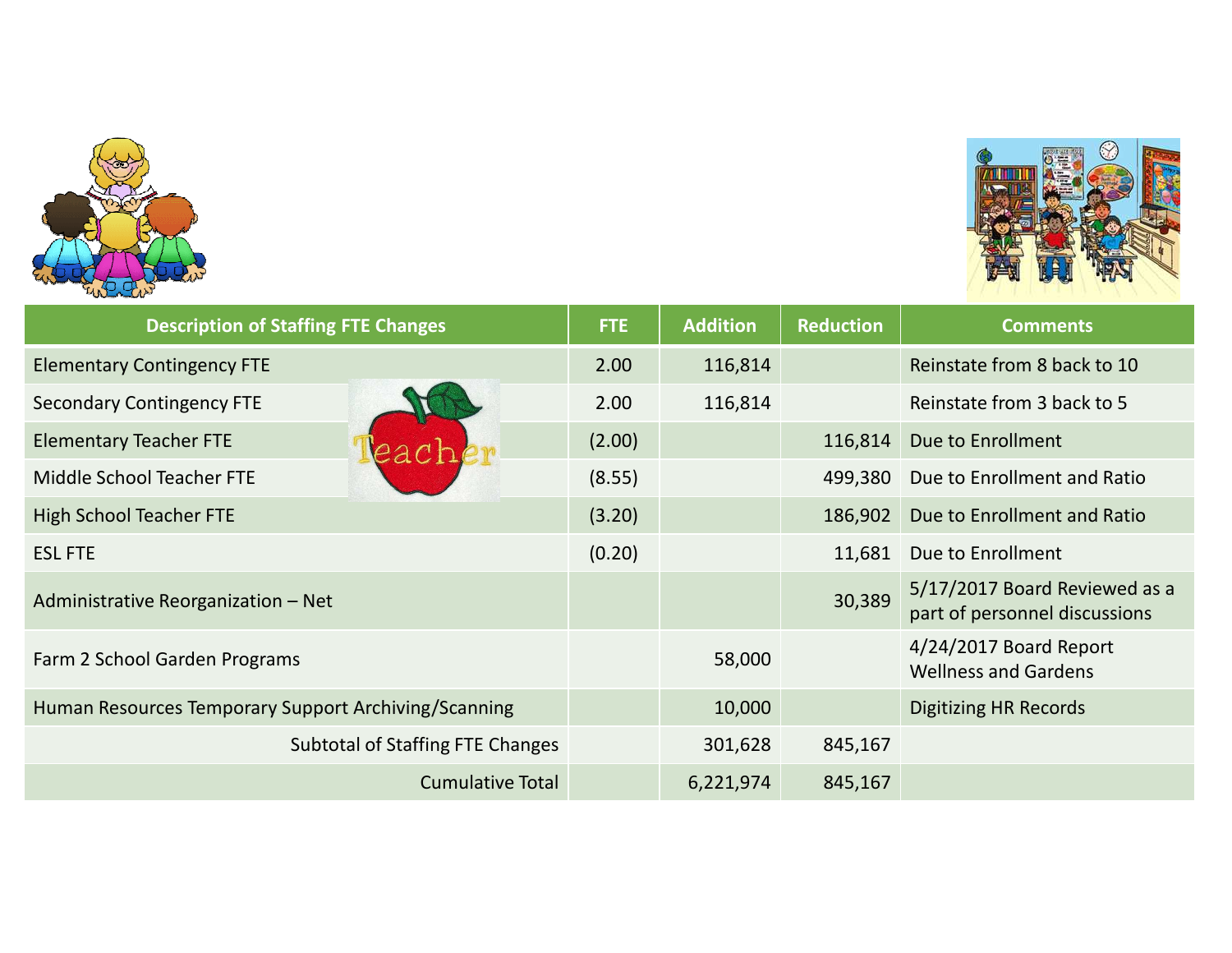







| <b>Description of Non Wage Budget Items</b>                 |                                                   | <b>FTE</b> | <b>Addition</b> | <b>Reduction</b> | <b>Comments</b>                                                      |
|-------------------------------------------------------------|---------------------------------------------------|------------|-----------------|------------------|----------------------------------------------------------------------|
| Modern Teacher Digital Subscription/Instructional Resources |                                                   |            | 40,000          |                  |                                                                      |
| Technology Systems/Licensing and Professional Services      |                                                   |            | 175,000         |                  | Integration of Systems and<br>Sharing of Information                 |
| Diploma Completion                                          |                                                   |            |                 | 20,000           | <b>Unused Allocation/NO</b><br>programing impact                     |
| Professional Development funds for CRT                      |                                                   |            | 20,000          |                  |                                                                      |
|                                                             | <b>COLA Adjustment of Transportation Contract</b> |            | 100,000         |                  | Includes increase in activity trip<br>transportation at High Schools |
|                                                             | Subtotal Non Wage Budget Items                    |            | 335,000         |                  |                                                                      |
|                                                             | <b>Cumulative Total</b>                           |            | 6,556,974       | 865,167          |                                                                      |
|                                                             | <b>New Revenue Sources</b>                        |            |                 | 6,164,678        |                                                                      |
|                                                             | <b>Totals</b>                                     |            | 6,556,974       | 7,029,845        |                                                                      |
|                                                             | <b>Resources Remaining</b>                        |            |                 | 472,871          |                                                                      |